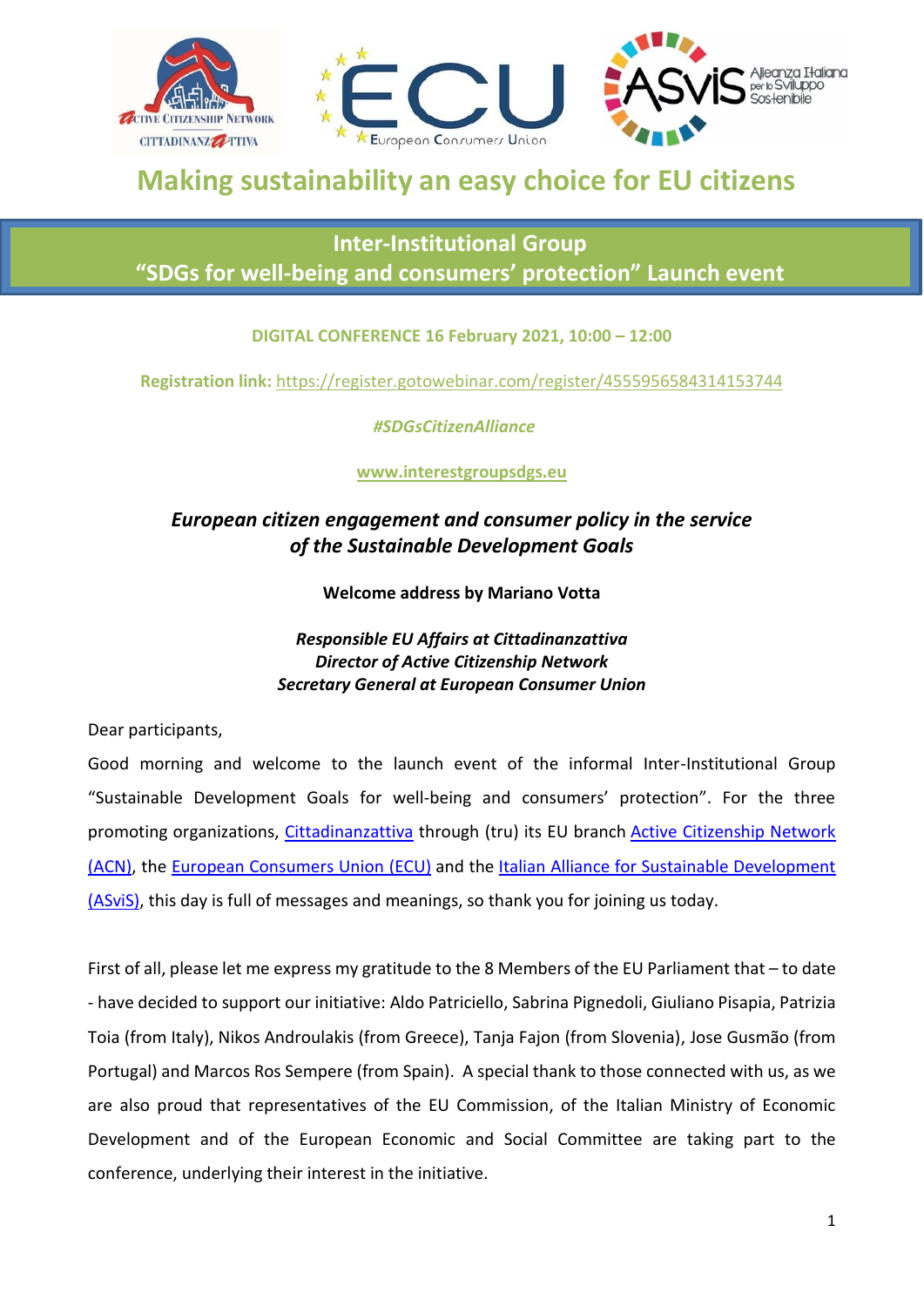Civil society organizations together with the EU Institutions to support the SDGs in the European framework: this is the main message of our political initiative. The Inter-Institutional Group represents the desire of the civil society to contribute to the SDGs and the Green New Deal, with the aim of discussing and raising awareness on how each one of us as EU citizen can give their contribution. Indeed, we strongly believe that citizen and consumer's empowerment should be the pillar of the transition towards a more inclusive and sustainable Europe.

While waiting for the European Institutions to propose a debate and to start a widespread involvement of civil society on the goals of the SDGs, it is the civil society across Europe that calls upon all the European institutions: **this paradigm shift represents the first characteristic** of the initiative. To underline this, there are 48 European and National Associations (coming from 24 countries) that support the Inter-Institutional Group. From our perspective, this initiative is ideally a concrete example, a translation into practice, of the thematic "citizens' agoras" encouraged by the Resolution voted last January 2020 on the European Parliament's position on the Conference on the Future of Europe.

Due to the profound interconnection of the SDGs between them, and between the various sectors of society, and in order to avoid any "sylos approach" unfortunately still too widespread in the development of public policies both at European and Member State level, it was decided not to confine the initiative to the European Parliament only, but to extend it to the various representatives of the European institutions.

**This second characteristic** ensures that the Group is open to all members of the EU Institutions that accept to work together with the civil society to contribute that Europe will be a global leader in the development and implementation of the SDGs.

**The third characteristic of our initiative** – on which the promoting associations started working long before the European elections of May 2019 - is its aim to help bring the EU consumer policy - and with it the diverse consumer movement - closer to the objectives set by the 2030 Agenda: the SDGs provide guidelines for the sustainable transformation of all policy areas and thus also of consumer policy. Consequently, no actor - whether public or private - engaged in the implementation of consumer policies can be considered exempt from providing its own contribution towards achieving the objectives of the 2030 Agenda.

In this sense, the Inter-institutional Group intends to provide its contribution, aiming to be:

2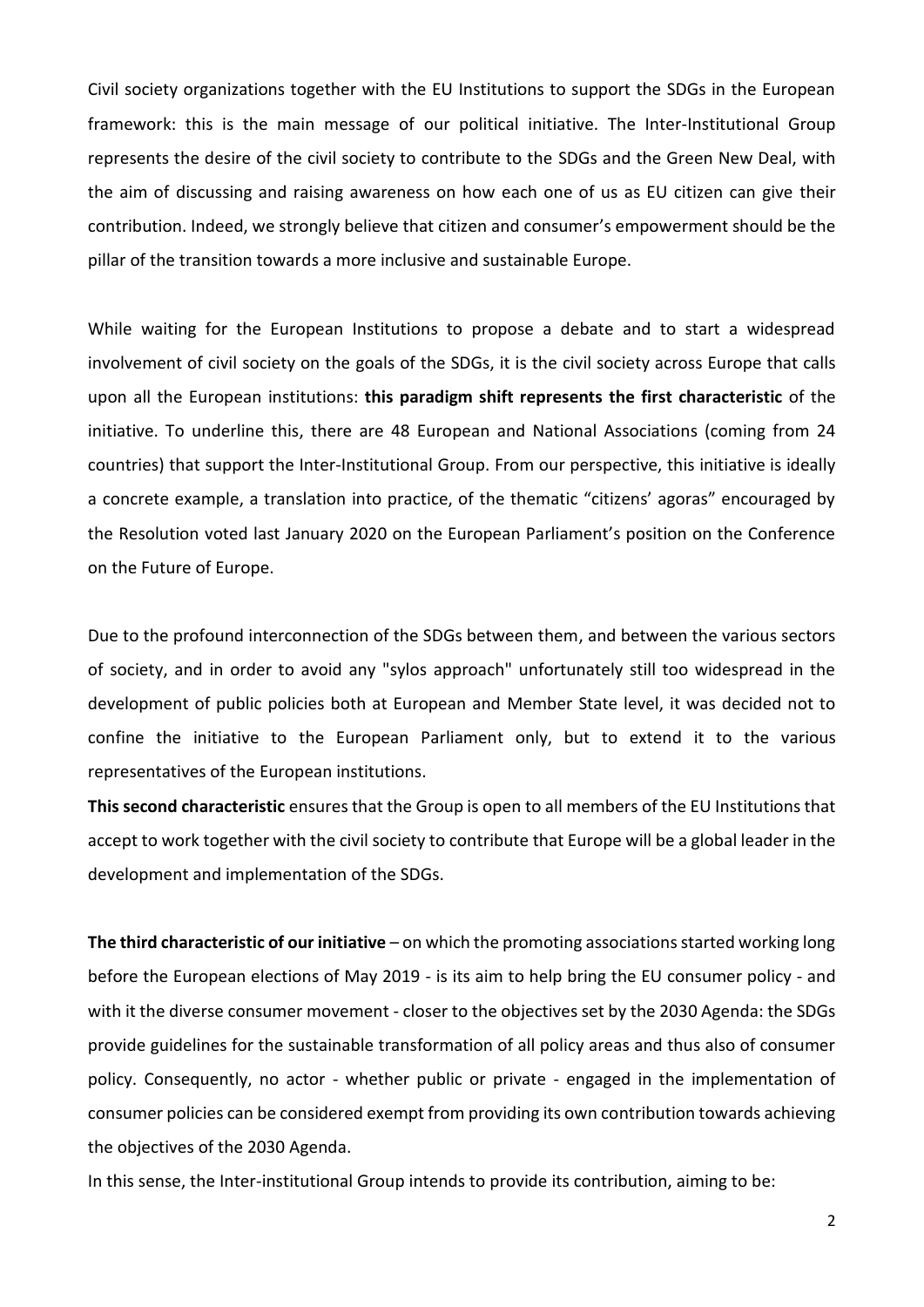- a. An **awareness rising catalyst** across Europe for civil society, business, research, media, etc. at national and European level.
- b. A **dialogue facilitator** between the European institutions and stakeholders active in specific fields.
- c. An **incubator of good practices** in order to facilitate the process of exchange, contamination and dissemination of best experiences to enable EU citizens to make sustainable choices.

A majority of EU citizens are now conscious of environmental issues and they are willing to make correct choices in their consumption. However, the gap between intentions and actions remains high. Just before the pandemic, young people in several EU countries have been asking for a more ambitious political leadership on climate action and green lifestyles. For its part, the New Consumer Agenda, adopted on 13 November 2020 by the European Commission, gives back momentum to the EU consumer policy, aiming to better equip the EU to tackle the new challenges to consumer rights and opportunities for consumer empowerment brought about by the green and digital transitions, the COVID pandemic and the plans for post-COVID recovery. There is therefore a momentum for a public action to accelerate the transition to the green economy: citizens at global level are united by a common language, the one of the SDGs, which should shift from being a "good intention" to being a shared "culture of doing". What responses could EU consumer policy provide? What is European citizens' role in reaching the ambitions of the European Green Deal and the Sustainable Development Goals? What is the connection with European consumers' rights? It will be interesting to know the opinions of the panellists on this, that of course I thank in advance for having accepted the invitation.

In this regard, let me congratulate Prof. Giovannini, spokesman at ASviS, that Saturday has been appointed the new Italian Minister of Infrastructure and Transport, and today is replaced by a colleague from the [Italian Alliance for Sustainable Development \(ASviS\).](https://urldefense.com/v3/__https:/asvis.it/who-we-are/__;!!DOxrgLBm!QTY5RRiD_1jFdg4dSWm1PJsMsB76XO7RtW_BISACHjB3VLpKuRgVFGNs-vgsAfeuRijO$)

The transition to a sustainable and efficient economy requires radical changes in the consumption habits of our society and in the production models of our economy. We are all aware that "leaving no one behind" means that all members of society, including the most vulnerable classes, are enabled to take advantage of this opportunity, while being more protected from the risks. "Leaving no one behind" also means empowering as many people as possible to play a positive and active role so that they can fully participate in the transition.